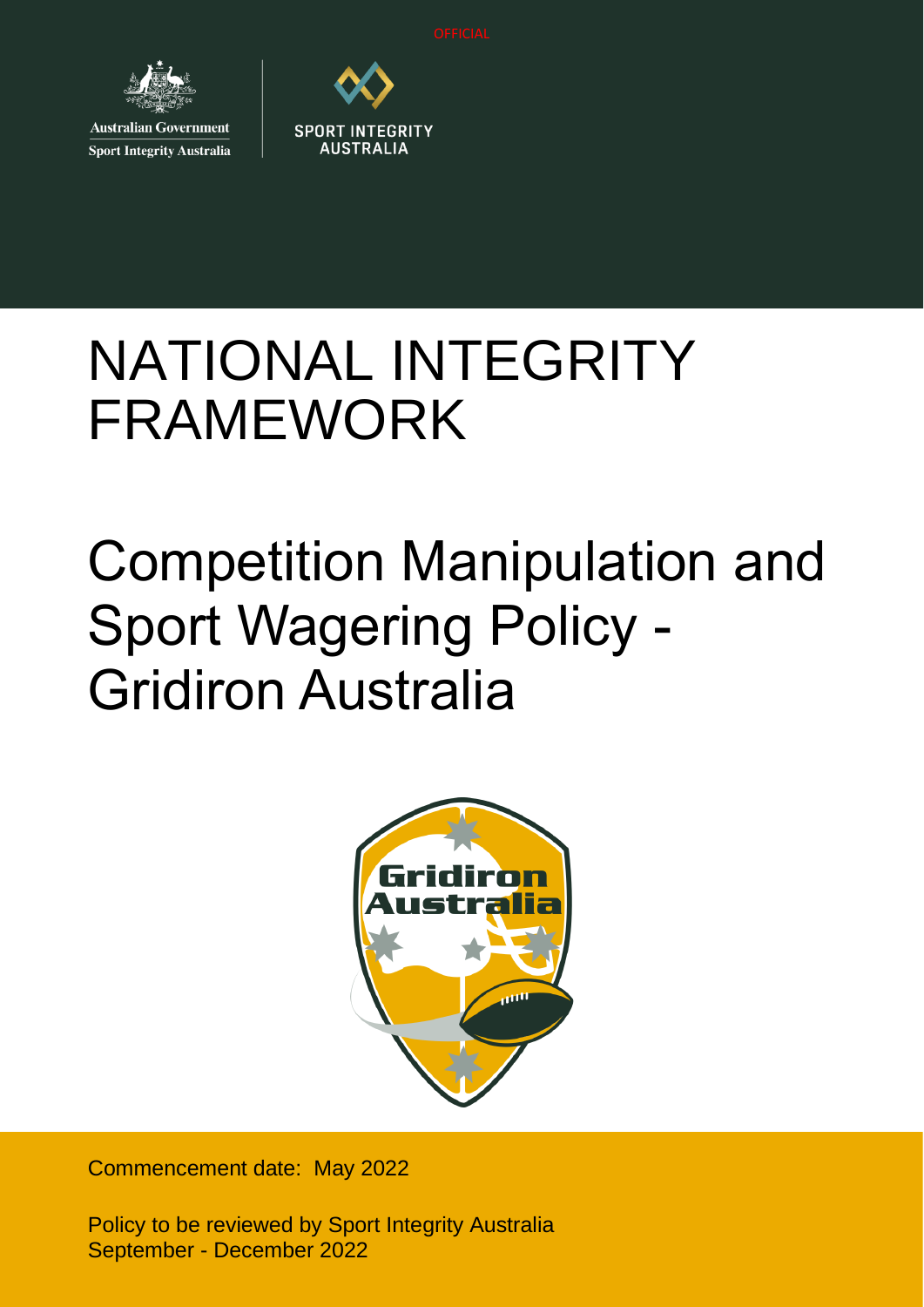# OFFICIAL

# **TABLE OF CONTENTS**

| 1.  | <b>Definitions</b>                                  | 1              |
|-----|-----------------------------------------------------|----------------|
| 2.  | <b>Jurisdiction</b>                                 | 1              |
| 3.  | <b>Prohibited Conduct</b>                           | 1              |
| 3.1 | <b>Prohibited Conduct</b>                           | 1              |
| 4.  | <b>Obligations</b>                                  | $\mathbf{2}$   |
| 4.1 | Reporting                                           | $\overline{2}$ |
| 4.2 | Information sharing                                 | 3              |
| 4.3 | Monitoring by Wagering Service Providers            | 3              |
| 4.4 | Sponsorship within Gridiron                         | $\sqrt{3}$     |
| 5.  | <b>Complaints, Disputes &amp; Discipline Policy</b> | 4              |
| 6.  | <b>National Integrity Framework</b>                 | 4              |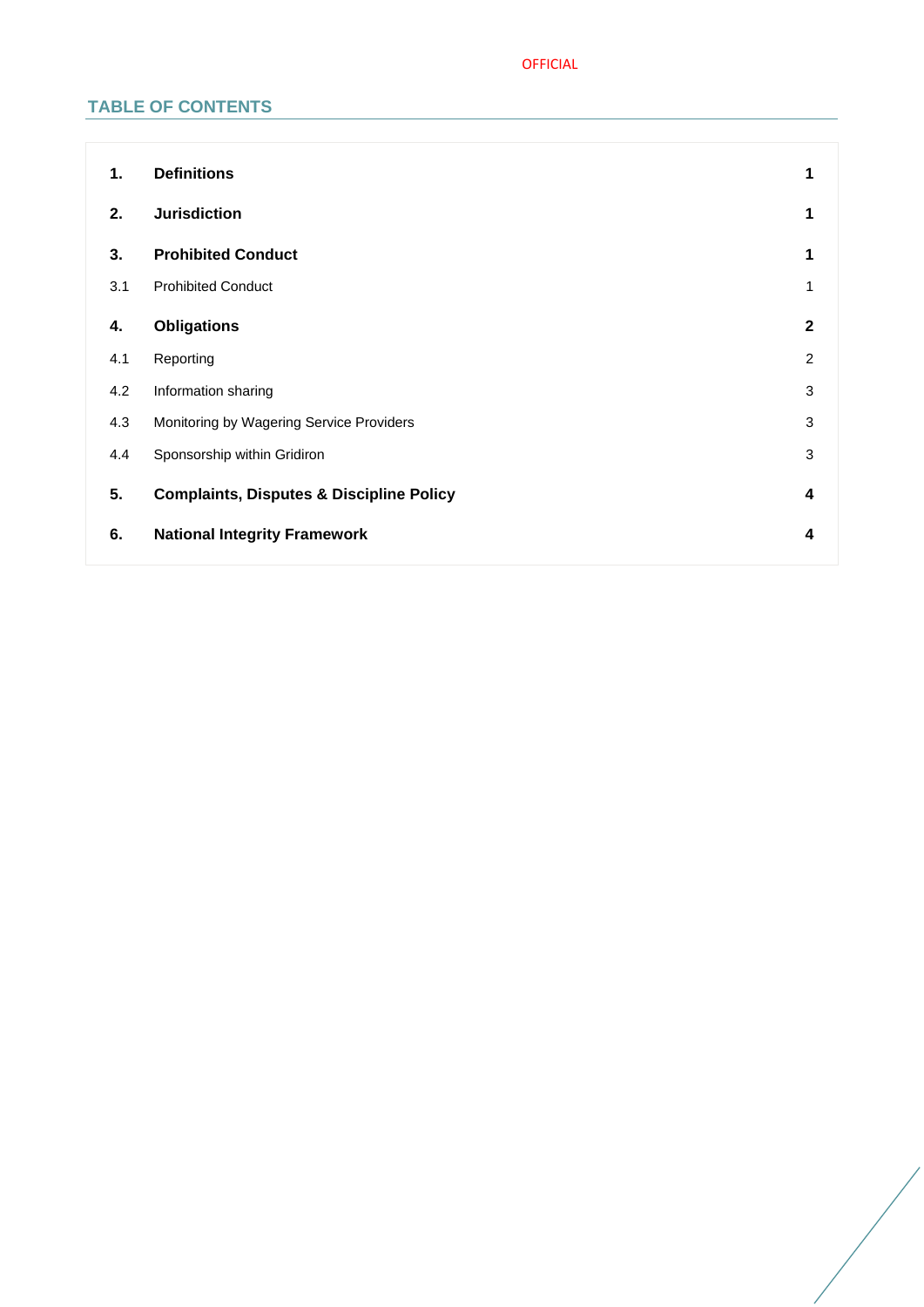# **SUMMARY**

The manipulation of sporting competitions and related activities undermines the integrity of sport.

Manipulating sporting competitions can be a crime and punishable by law.

This Policy prescribes prohibited conduct which constitutes a breach, as well as offences which must be reported to Gridiron Australia.

Through this Policy, Gridiron Australia aims to ensure that its core values, good reputation and positive behaviours and attitudes are maintained.

# <span id="page-2-0"></span>**1. Definitions**

Defined terms not otherwise defined in this Policy have the meaning given to them in the National Integrity Framework. In this Policy the following words have the corresponding meaning:

**Benefit** means any advantage and is not limited to property.

**Wagering Service Provider** means any company or other undertaking that promotes, brokers, arranges or conducts any form of wagering activity in relation to Gridiron in Australia.

**Inside Information** means any information connected to the conduct, management or organisation of a sporting event that is not generally available and if it were generally available, the information, would, or would be likely to, influence a person's decision to bet on the sporting event or in making any other betting decision.

**Policy** means this Competition Manipulation and Sport Wagering Policy.

**Prohibited Conduct** means conduct proscribed by clause [3](#page-2-2) of this Policy.

#### <span id="page-2-1"></span>**2. Jurisdiction**

This Policy applies to:

- (a) Relevant Persons; and
- (b) Relevant Organisations.

# <span id="page-2-2"></span>**3. Prohibited Conduct**

#### <span id="page-2-3"></span>**3.1 Prohibited Conduct**

 $\overline{\phantom{a}}$ 

A Relevant Person commits a breach of this Policy when they, either alone or in conjunction with another or others, engage in any of the following conduct:

- (a) participate (whether by act or omission) in improperly altering the result or the course of an Activity in order to remove all or part of the unpredictable nature of the Activity to obtain a Benefit for themselves or others by:
	- (i) the direct, pre-meditated or planned interference with the natural course of an Activity or element of an Activity<sup>1</sup>;
	- (ii) providing modified or false information related to an athlete's identity or personal information;

<sup>&</sup>lt;sup>1</sup> Examples may include, but not limited to, intentionally conceding points, pre-arranging the outcome of a competition, deliberate underperformance (also known as 'tanking') in any manner (through selections or not playing to a person's merits), influencing athlete selections and strategy, or intentional unfair or incorrect officiating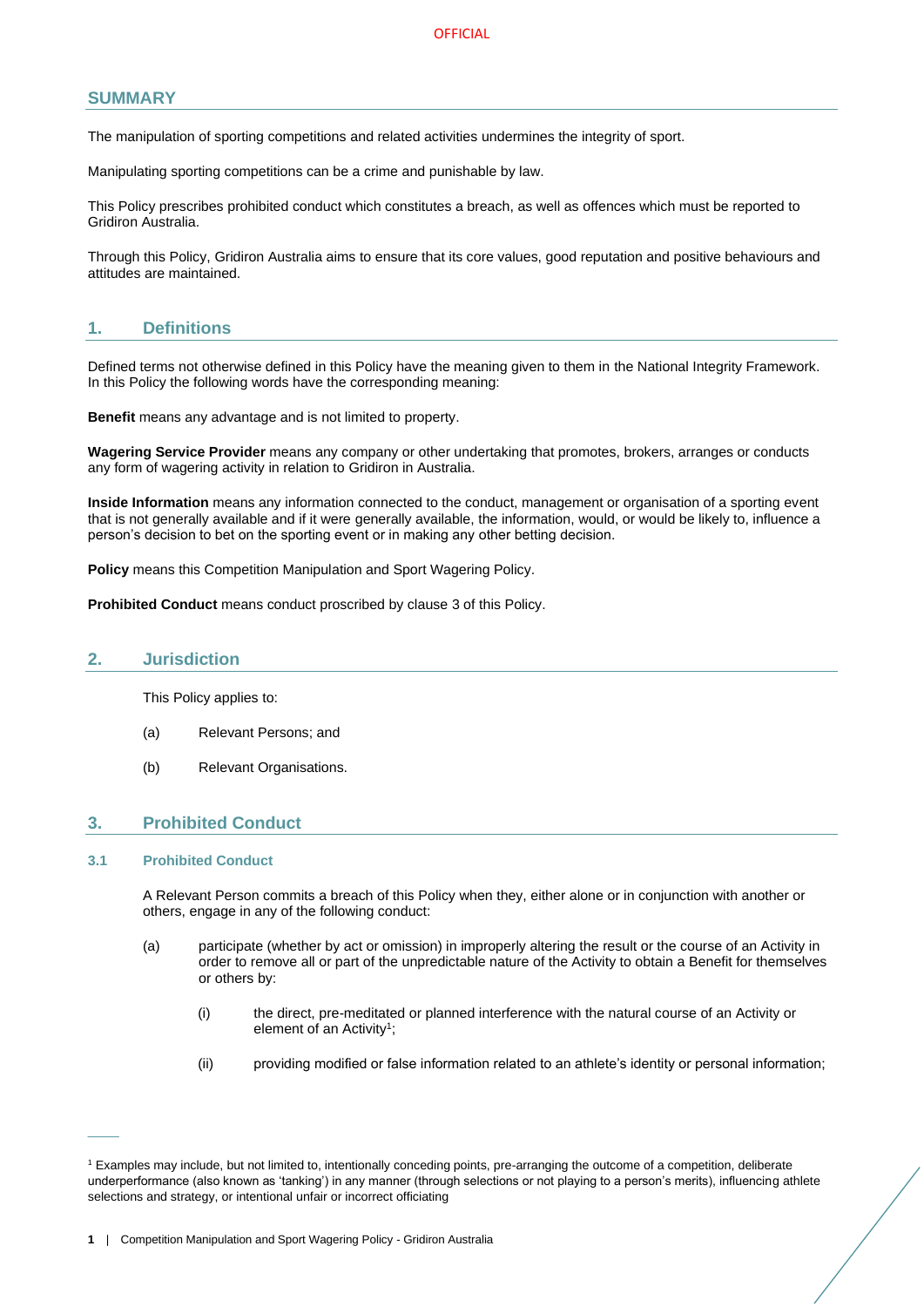- (iii) intentionally modifying playing surfaces, equipment or athlete's physiology to improperly influence the natural course of the event<sup>2</sup>; or
- (iv) providing or receiving any Benefit that might reasonably be expected to bring the Relevant Person, Gridiron Australia, or Gridiron into disrepute;
- (b) bet, or enter into any other form of financial speculation on any Activity, or on any incident or occurrence in an Activity, connected with Gridiron Australia, whether or not they are participating in the Activity. For the avoidance of doubt:
	- (i) any bets placed by a betting syndicate or group, such as a 'punter's club', of which the Relevant Person is a member;
	- (ii) an interest in any bet, including having someone else place a bet on their behalf; or
	- (iii) allowing another person to place a bet using a Relevant Person's account,

shall be treated as if the bet was placed by the Relevant Person as an individual;

- (c) facilitate or assist with the making of a bet on any Activity or part of any Activity including communicating in any way, such as by using a mobile phone, computer or other electronic or other device, information that might give another person an unfair advantage if they were to engage in betting related to that information, other than as required as part of their official duties;
- (d) disclose Inside Information, other than as required as part of their official duties;
- (e) accept a Benefit to incite, cause or contribute to any breach of this Policy;
- (f) facilitate, assist, aid, abet, encourage, induce, cover-up or be complicit in any Prohibited Conduct;
- (g) attempt to engage in any conduct which would be Prohibited Conduct if successful; or
- (h) fail to promptly report to the Gridiron Australia's National Integrity Manager any of the matters listed in claus[e 4.1](#page-3-1)[\(a\)](#page-3-2) and [\(b\).](#page-3-3)

# <span id="page-3-0"></span>**4. Obligations**

#### <span id="page-3-2"></span><span id="page-3-1"></span>**4.1 Reporting**

 $\overline{\phantom{a}}$ 

- (a) A Relevant Person must, where permitted by law, promptly notify the Gridiron Australia's National Integrity Manager if he or she:
	- (i) is interviewed as a suspect, charged, or arrested by a law enforcement body in respect of conduct that falls with the definition of Prohibited Conduct;
	- (ii) has been approached by another person to engage in Prohibited Conduct;
	- (iii) knows or reasonably suspects that another person has engaged in Prohibited Conduct, or has been approached to engage in Prohibited Conduct; or
	- (iv) has received or is aware or reasonably suspects that another person has received, actual or implied threats of any nature in relation to any past or proposed Prohibited Conduct.
- <span id="page-3-3"></span>(b) A Relevant Person has a continuing obligation to report any new knowledge or suspicion regarding any Prohibited Conduct under this Policy, even if the Relevant Person's prior knowledge or suspicion has already been reported.

<sup>&</sup>lt;sup>2</sup> For the avoidance of doubt, this does not include any matters dealt with under other relevant policies relating to anti-doping, eligibility, gender identity or selection criteria.

**<sup>2</sup>** | Competition Manipulation and Sport Wagering Policy - Gridiron Australia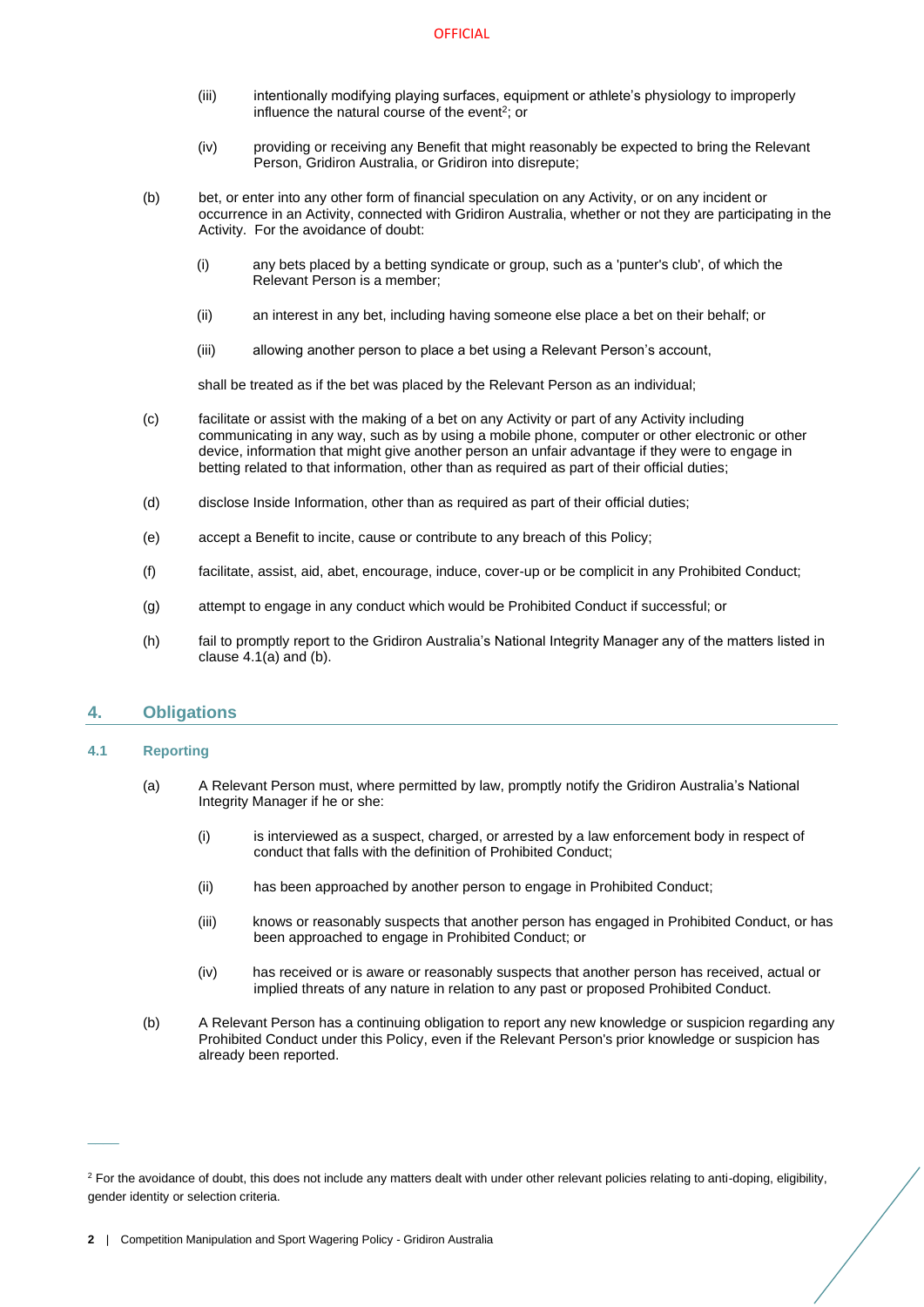- (c) Notification by a Relevant Person under this clause [4.1](#page-3-1) may be made verbally or in writing by the Relevant Person and may be made anonymously if there is a genuine concern of reprisal. A Relevant Person who makes a report anonymously is responsible for keeping a record that will allow them to confirm that they have met their obligations under clause [4.1](#page-3-1)[\(a\).](#page-3-2)
- (d) The NSO and Relevant Persons should be aware of relevant Commonwealth, State and Territory legal requirements to report criminal activity in relation to the manipulation of sporting competitions (matchfixing) and Inside Information.

## <span id="page-4-0"></span>**4.2 Information sharing**

- (a) Gridiron Australia and Sport Integrity Australia may share information (including Personal Information as defined in the *Privacy Act 1988* (Cth)) at any time relating to Relevant Persons or Relevant Organisations with Wagering Service Providers, law enforcement agencies, government agencies or other sporting organisations to prevent, identify and investigate alleged Prohibited Conduct.
- (b) Gridiron Australia must share the following information with Sport Integrity Australia:
	- (i) Any notification received from a Relevant Person under claus[e 4.1;](#page-3-1) and
	- (ii) Any information received from Wagering Service Providers under claus[e 4.3.](#page-4-1)
- (c) In sharing information, Gridiron Australia will remain bound by the legal obligations contained in the *Privacy Act 1988* (Cth) and Gridiron Australia's Privacy Policy.

#### <span id="page-4-1"></span>**4.3 Monitoring by Wagering Service Providers**

- (a) Relevant Persons must disclose information to Gridiron Australia and Sport Integrity Australia regarding all of their commercial agreements, interests, and connections with Wagering Service Providers. For the avoidance of doubt, this does not include the disclosure of accounts that Relevant Persons may hold with Wagering Service Providers.
- (b) Gridiron Australia will work with Wagering Service Providers to ensure the ongoing integrity of Activities under the auspices of Gridiron Australia and Gridiron Organisations.
- (c) Gridiron Australia or Sport Integrity Australia may request Wagering Service Providers to monitor and conduct regular audits of their databases and records to monitor the incidents of suspicious betting transactions (including single or multiple betting transactions or market fluctuations) that may indicate or tend to indicate that Relevant Persons have engaged in Prohibited Conduct under this Policy.
- (d) To enable the Wagering Service Provider to conduct such audits, Gridiron Australia may, from time to time and subject to any terms and conditions imposed by Gridiron Australia (including in relation to confidentiality and privacy), provide to Wagering Service Providers details of Relevant Persons who are precluded by this Policy from engaging in Prohibited Conduct.
- (e) Wagering Service Providers may provide Gridiron Australia with regular written reports on incidents of suspicious betting transactions (including single or multiple betting transactions or market fluctuations) that may indicate or tend to indicate that Relevant Persons have engaged in Prohibited Conduct.
- (f) All requests for information or provision of information by Sport Integrity Australia, Gridiron Australia or a Wagering Service Provider shall be kept strictly confidential and shall not be divulged to any third party or otherwise made use of, except where required by law or by this Policy, is permitted by Gridiron Australia or Wagering Service Provider, or where information is already in the public domain other than because of a breach of this Policy.

#### <span id="page-4-2"></span>**4.4 Sponsorship within Gridiron**

- (a) Gridiron Australia may enter into a commercial arrangement with a Wagering Service Provider from time to time, subject to any applicable legislative requirements.
- <span id="page-4-3"></span>(b) A Relevant Organisation may enter into a commercial arrangement with a Wagering Service Provider with the written consent of Gridiron Australia. Such consent may be withheld at the discretion of Gridiron Australia where the proposed commercial arrangement:
	- (i) conflicts with an existing commercial arrangement made between Gridiron Australia and a Wagering Service Provider(s); and/or